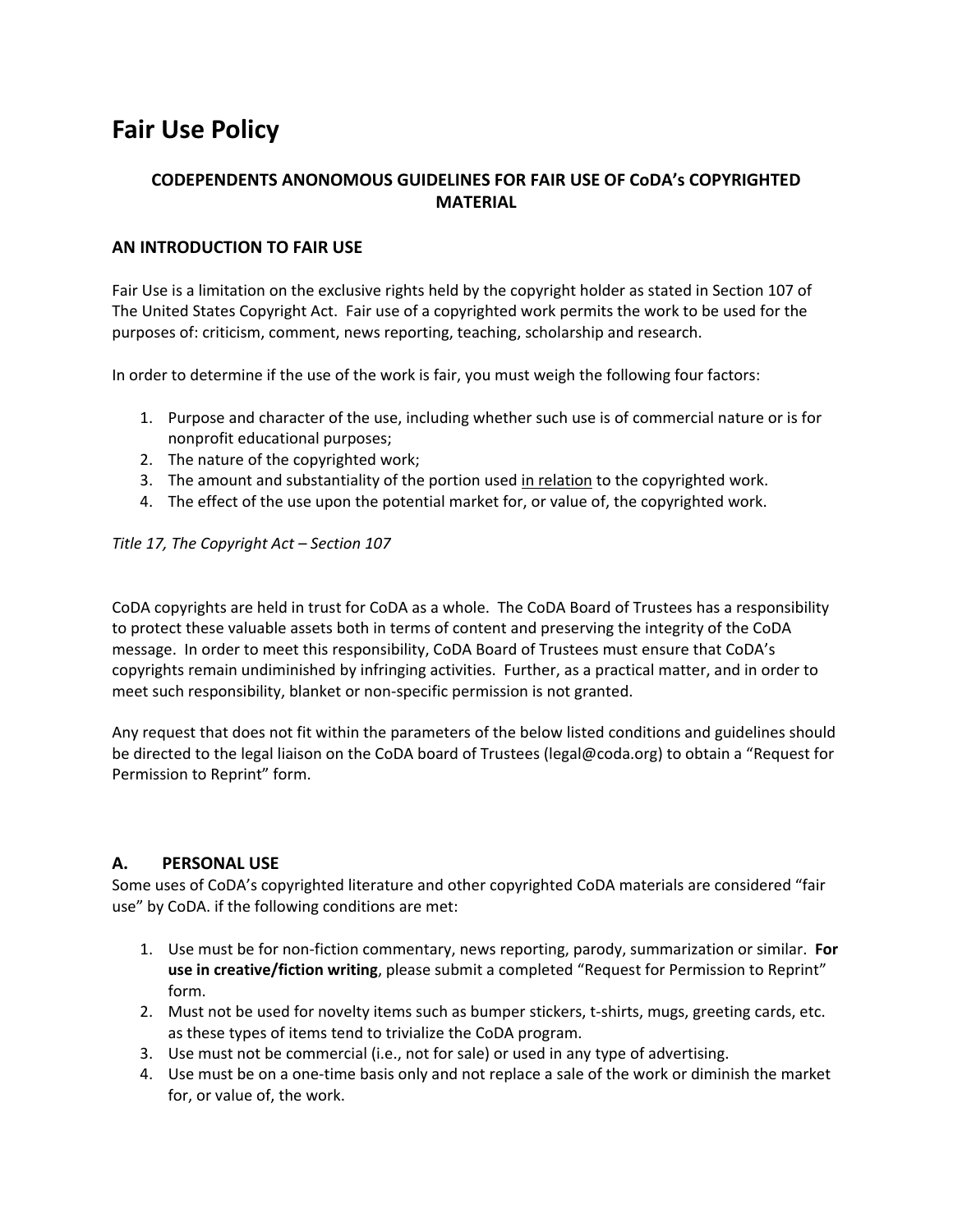Guidelines and Limitations for acceptable use of CoDA Copyrighted Literature and other copyrighted CoDA material:

- Individual printing or photocopying of a single copy or a brief excerpt of CoDA literature and/or CoDA material.
- A single reproduction of a brief excerpt of audio DVDs, CDs, etc. or video works, e.g. film, film clips, public service announcements/PSAs, etc. (**up to 10% of the total work or three minutes, whichever is less.)**
- Individual printing or photocopying of a brief excerpt of printed CoDA literature and/or CoDA material from the CoDA Web site www.CoDA.org.
- A single reproduction of a brief excerpt portion of audio DVDs, CDs, etc.or video works, e.g.film, film clips, public service announcements/PSAs, etc. (up to 10% of the total work or three minutes, whichever is less) from the CoDA Web site www.CoDA.org.
- Saving CoDA literature or other CoDA material on a computer hard drive.
- An entire work of CoDA copyrighted material must not be posted or/uploaded to any website, online discussion boards or any social media formats, whether CoDA or non‐CoDA., without written permission from CoDA board of trustees (legal@coda.org).

## **B. EDUCATORS**

## **When Is Permission Required?**

- 1. When an individual intends to use the material repeatedly.
- 2. When the material is intended to be used for commercial purposes.
- 3. When an individual wants to use a work in its entirety.

No permission to reprint need be submitted to CoDA board of trustees if all of the following conditions and guidelines are met:

- Text of CoDA copyrighted literature shall be presented as-is, with no amendments, changes or editing permitted.
- An educator may make *one copy* of the following items for purposes of scholarly research, or for use in teaching or preparing to teach a class:

one chapter from a book, one article from a periodical, one short essay, one chart/graph (unless otherwise noted). Copying shall not be used to create, replace, or substitute for anthologies, compilations or collective works.

 An educator may make *multiple copies* of CoDA material, not to exceed more than one copy per pupil in the course, provided the amount of material copied is sufficiently brief. Each copy should include the following notice of copyright:

*This photocopy was reproduced with the permission of Codependents Anonymous, Inc. for inclusion in a course package. Permission to photocopy this material does not mean that CoDA. has reviewed or*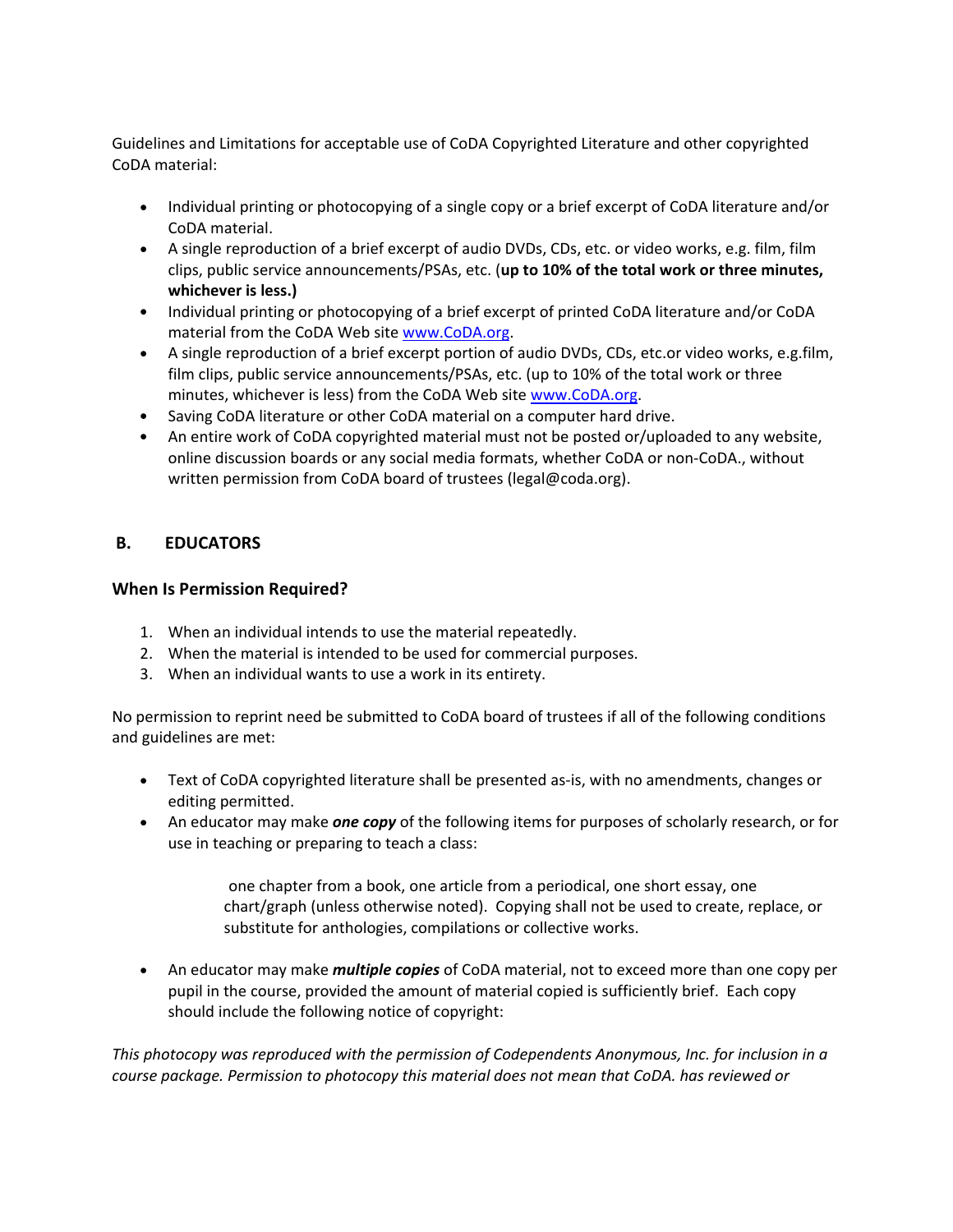*approved the contents of this course package, or that CoDA necessarily agrees with the views expressed herein.* 

4. Educators are permitted to *provide web links to CoDA material* on the CoDA. Web site www.CoDA.org.

## **C. FREQUENTLY ASKED QUESTIONS**

Additional information regarding what material can and cannot be used within the CoDA Fellowship that *would not* constitute an infringement of CoDA's copyrighted material is provided in the following Frequently Asked Questions:

### **Who owns the copyrights to CoDA Conference‐approved literature?**

Codependents Anonymous, Inc holds the copyrights of CoDA material in trust for CoDA as a whole.

### **Do we have to formally request permission to reprint CoDA literature?**

As a general rule, no one has the authority to reproduce CoDA Conference-approved literature without prior written permission from CoDA Board pf Trustees. However, given the nature of our Fellowship, our experience indicates that CoDA groups and entities, *and only CoDA groups and entities,* should have the authority to reproduce limited amounts of CoDA Conference‐approved material. In no case should this material be amended or modified.

### **Can we upload a CoDA Conference‐approved book or pamphlet to our local CoDA Web site?**

CoDA entities are permitted to provide web links to CoDA Conference‐approved literature on www.CoDA.org instead of uploading.

### **Can we print a copy of CoDA material from www.CoDA.org?**

If the material is in HTML, it can be printed. Some PDFs, including most service material, may also be printed.

### **Can we include brief excerpts from CoDA material in a mobile app?**

Permission to reprint CoDA material must be obtained by contacting the CoDA board of Trustees (legal@coda.org). Additionally CoDA material should represent only a small segment of material in the entire mobile app.

### **Can we obtain a license from CoDA to include an entire publication in a mobile app?**

No, CoDA does not issue licenses to reproduce its copyrighted material on mobile apps, etc.

### **Can you give us a few other examples of requests for which CoDA does** *not* **grant permission?**

CoDA does not grant permission to reprint CoDA material on novelty items such as bumper stickers, t‐ shirts, mugs, greeting cards, etc., as these types of items tend to trivialize the CoDA program.

### **Can I reprint excerpts on a daily basis from CoDA material and distribute them electronically?**

CoDA does not grant permission for anyone to continuously reprint excerpts of CoDA material through the Internet or electronic devices, etc.